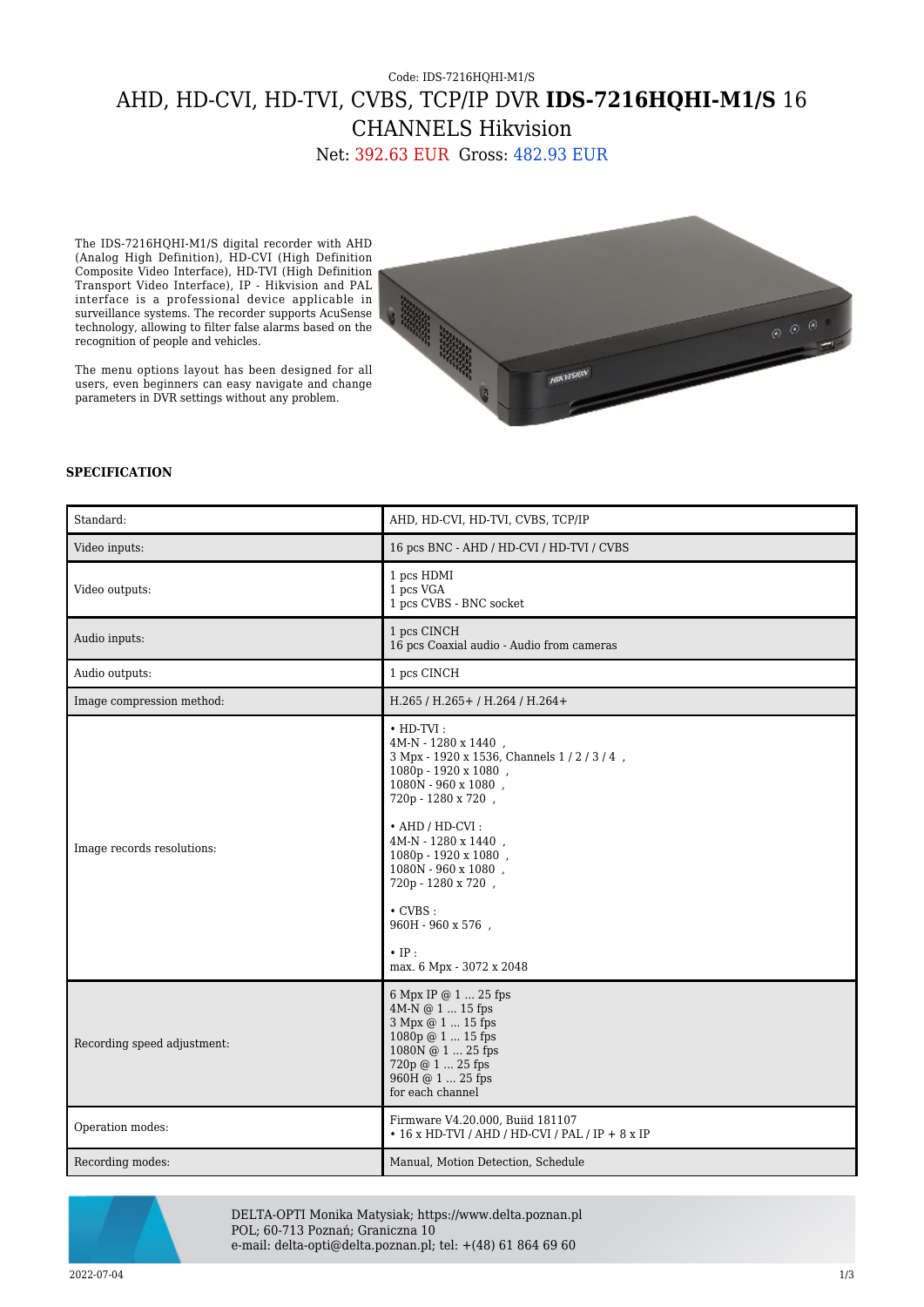| Supported hard drives:              | 1 x 10 TB SATA                                                                                                                                                                                                                        |
|-------------------------------------|---------------------------------------------------------------------------------------------------------------------------------------------------------------------------------------------------------------------------------------|
| External storage devices backup:    | Backup to USB drive (pendrive, external drive)                                                                                                                                                                                        |
| Searching and playback the records: | Records searching: timeline or file list. Playback: forward, fast, slow.<br>Playback max. 16 cameras in the same time                                                                                                                 |
| Network interface:                  | 1 x RJ-45 - 10/100/1000 Base-T                                                                                                                                                                                                        |
| Bitrate:                            | 32  6144 kbps                                                                                                                                                                                                                         |
| Network functions:                  | Network Client Software and IE browser: live view, playback and backup of the<br>records, partial configuration of the recorder parameters                                                                                            |
| Network protocols:                  | TCP/IP, PPPoE, DHCP, Hik-Connect, DNS, DDNS, NTP, SADP, NFS, iSCSI, UPnP,<br>HTTPS, ONVIF                                                                                                                                             |
| Mobile phones support:              | Port no.: 8000 or access by a cloud (P2P)<br>• Android: Free application iVMS-4500 or Hik-Connect<br>• iOS (iPhone): Free application iVMS-4500 or Hik-Connect                                                                        |
| Default IP address:                 | DHCP or 192.168.1.64                                                                                                                                                                                                                  |
| Default admin user / password:      | $admin / -$                                                                                                                                                                                                                           |
| Web browser access ports:           | 80                                                                                                                                                                                                                                    |
| PC client access ports:             | 554 RTSP, 8000                                                                                                                                                                                                                        |
| Mobile client access ports:         | 8000                                                                                                                                                                                                                                  |
| Port ONVIF:                         | 80                                                                                                                                                                                                                                    |
| RTSP URL:                           | • rtsp://user:password@192.168.1.64:554/Streaming/Channels/channel no01/ - Main<br>stream<br>• rtsp://user:password@192.168.1.64:554/Streaming/Channels/channel no02/ - Sub<br>stream                                                 |
| Alarm inputs / outputs:             |                                                                                                                                                                                                                                       |
|                                     |                                                                                                                                                                                                                                       |
| PTZ control:                        | RS-485 PELCO-D/P<br>Control compatible with coax HD-TVI Hikvision                                                                                                                                                                     |
| Motion Detection:                   | Split the screen into zones : 22 x 18 motion zones                                                                                                                                                                                    |
| Main features:                      | • DVR from the AcuSense series<br>• Intelligent Image Analysis : intrusion, crossing the line (tripwire), face detection,<br>Deep Learning technology<br>• Filtering of false alarms based on the recognition of persons and vehicles |
| USB:                                | $\cdot$ 1 pcs USB 2.0<br>$\cdot$ 1 pcs USB 3.0                                                                                                                                                                                        |
| Mouse support:                      | ✓                                                                                                                                                                                                                                     |
| IR remote controller in the set:    |                                                                                                                                                                                                                                       |
| Power supply:                       | 12 V DC / 2 A (power adapter included)                                                                                                                                                                                                |
| Color:                              | Black                                                                                                                                                                                                                                 |
| Weight:                             | $1.3 \text{ kg}$                                                                                                                                                                                                                      |
| Dimensions:                         | 315 x 248 x 45 mm                                                                                                                                                                                                                     |
| Supported languages:                | Polish, English, Bulgarian, Croatian, Czech, Danish, Estonian, Greek, Spanish, Dutch,<br>German, Norwegian, Portuguese, Russian, Romanian, Serbian, Slovak, Slovenian,<br>Swedish, Turkish, Hungarian, Italian                        |
| Manufacturer / Brand:               | Hikvision                                                                                                                                                                                                                             |
| SAP Code:                           | 300224249                                                                                                                                                                                                                             |

## **PRESENTATION**

## Front panel:



DELTA-OPTI Monika Matysiak; https://www.delta.poznan.pl POL; 60-713 Poznań; Graniczna 10 e-mail: delta-opti@delta.poznan.pl; tel: +(48) 61 864 69 60